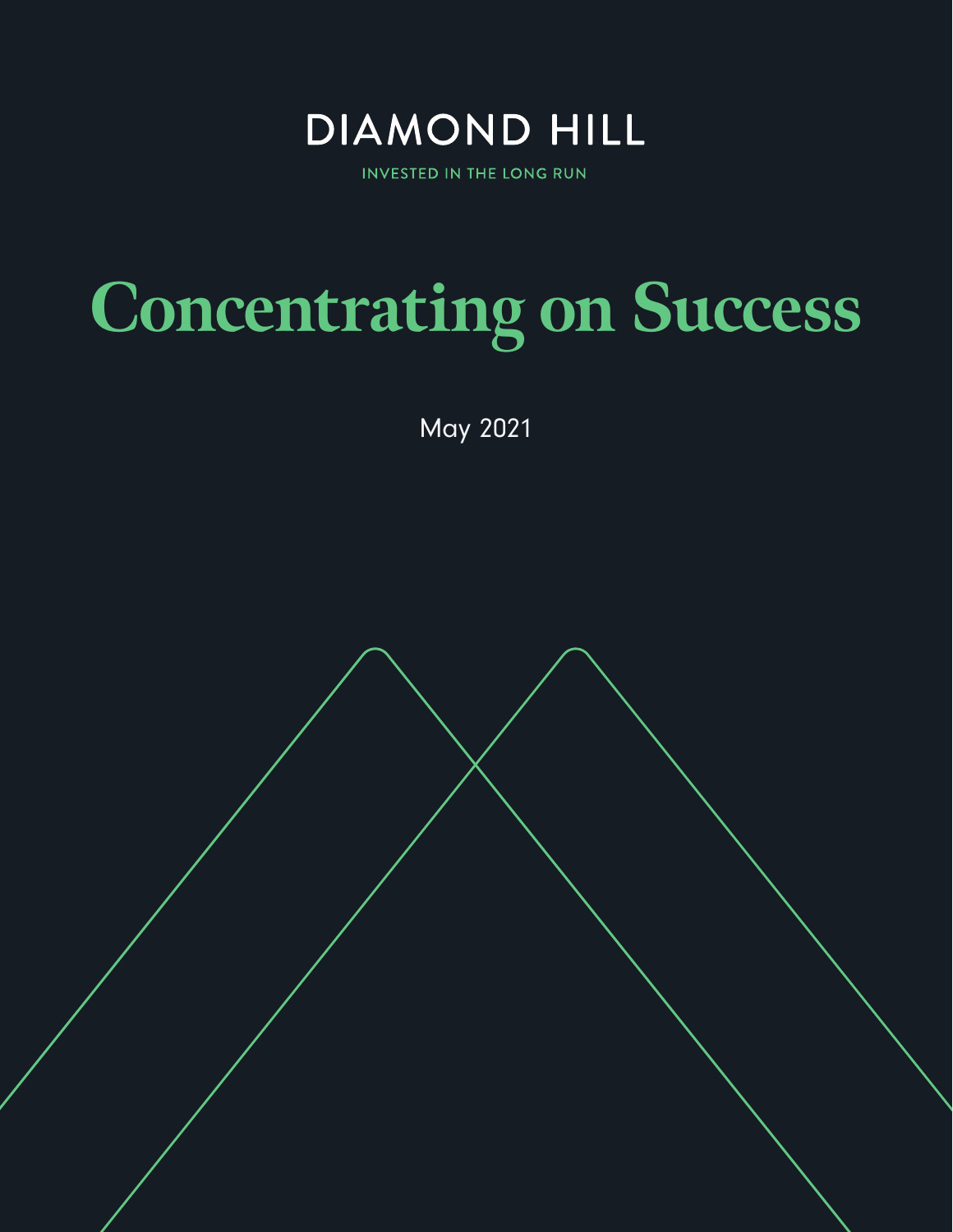As active managers, our investment process has always led us to building high conviction, differentiated portfolios, which we believe is the best way to deliver great outcomes for clients over the long-term.

Our active approach gives us conviction to stand apart from the crowd. Our ownership mentality leads us to be selective with capital. Being long-term oriented means we are comfortable with the differentiated risk profile that comes with a concentrated approach. Our valuation discipline helps us focus on those companies that exhibit the characteristics we look for. And our capacity discipline means we won't dilute the impact of our stock selection on returns by increasing the number of positions we own simply to add more assets.

Taken together, our investment principles naturally guide our portfolio selection to result in fewer holdings. Companies in which we have the most conviction are typically assigned the largest weights in our equity portfolios. And within our diversification constraints, we are willing to take outsized positions (relative to the index) in those highest conviction ideas. Conversely, we will sometimes have zero exposure to sectors or industries that don't exhibit quality, long-term cash generation potential and/or attractive valuations. Over time, we have found that our strategies typically have fewer holdings than their peers (Exhibit 1).



## Exhibit 1: Number of Holdings vs Peer Average

Source: Diamond Hill data as of 31 Dec 2020. eVestment universes and data as of 31 Dec 2020.

#### Diamond Hill Investment Principles

At Diamond Hill, we share investment principles that guide our approach across asset classes.

Active, Fundamental Approach — We believe we can add the most value with an active, fundamentally driven process.

Ownership Mindset — Our investment professionals approach each investment as long-term owners, and they invest heavily alongside our clients. With every employee an owner of company shares their first day, we promote an ownership mentality throughout the firm.

Long Term — We are long-term oriented in both our investment analysis and the management of our business.

Valuation Discipline — We invest with a valuation discipline. We believe in taking an ownership stake in an investment at a discount to what we believe it is worth and waiting patiently for value to be realized.

Capacity Discipline — We are committed to capacity discipline. We believe prudent capacity management puts our clients' interests first.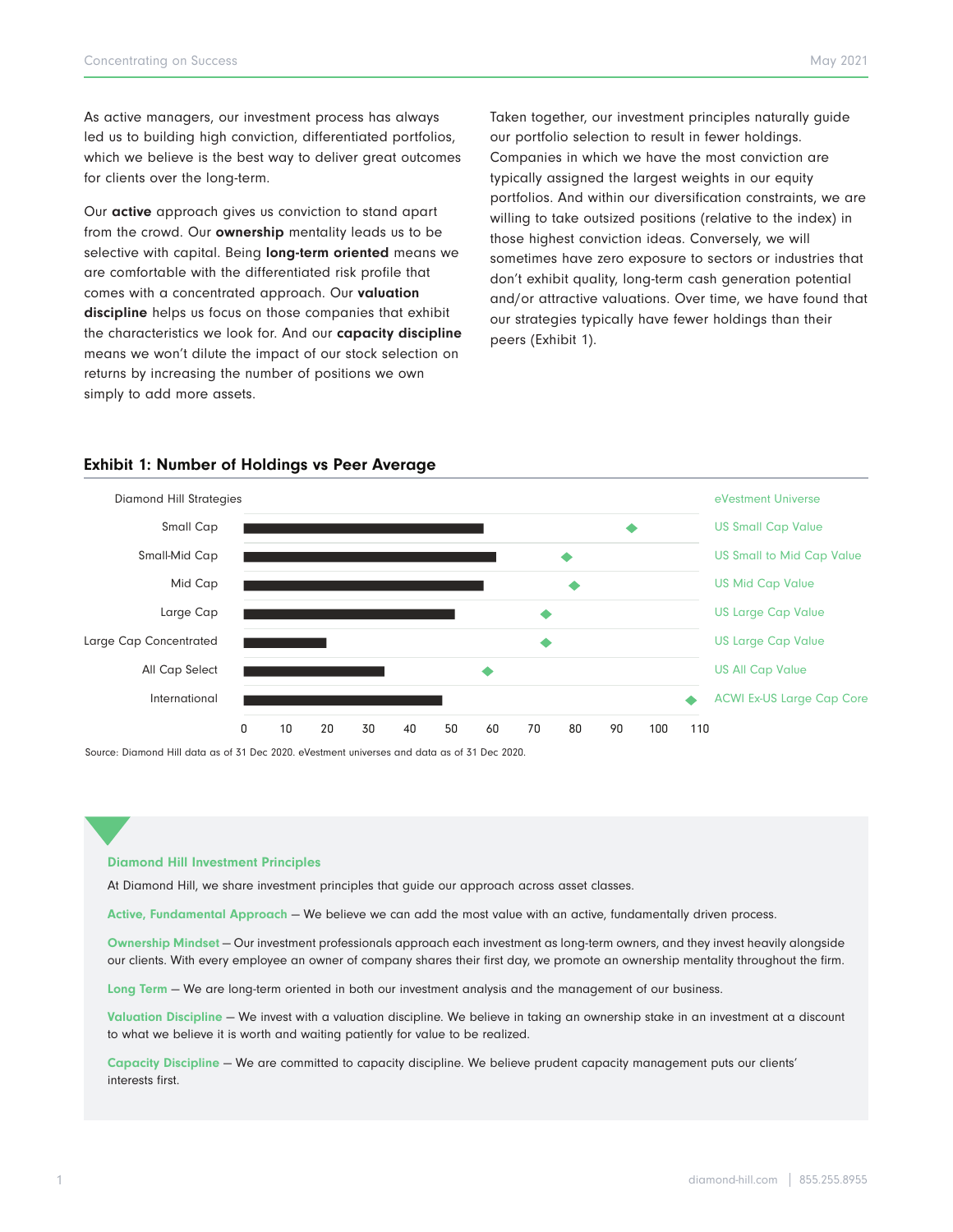As active managers, building differentiated portfolios is critical to adding value for our clients. To paraphrase a common saying: Outperforming the market, requires looking different than the market. Our investment principles and selective approach to portfolio construction result in portfolios that are materially different from common client benchmarks. One way to measure our differentiation

relative to the benchmark is active share—a measure of the percentage of stock holdings in a manager's portfolio that differs from the benchmark index. Given our strategies' modest number of holdings and our active, bottom-up approach, all of our strategies typically exhibit high active share (Exhibit 2).

## Exhibit 2: Diamond Hill Equity Strategies Active Share

| <b>Diamond Hill Strategy</b> | <b>Active Share</b> |
|------------------------------|---------------------|
| Small Cap                    | 98%                 |
| Small-Mid Cap                | 96%                 |
| Mid Cap                      | 95%                 |
| All Cap Select               | 95%                 |
| Large Cap Concentrated       | 92%                 |
| Large Cap                    | 83%                 |
|                              |                     |

As of 31 Dec 2020.

We also know that, theoretically, a more concentrated portfolio should have a risk/return profile that further differentiates it from benchmark indices and peers. And a concentrated portfolio based on a disciplined process and conviction in underlying securities should yield better results over long time periods. For investors who choose a passive allocation, complementing it with a more concentrated portfolio can help diversify the portfolio's risk profile while adding to alpha potential.

#### Diamond Hill Strategies

At Diamond Hill, our equity strategies range from concentrated to highly concentrated. Below we highlight two of our highly concentrated strategies: Large Cap Concentrated and All Cap Select.

## Holdings Range

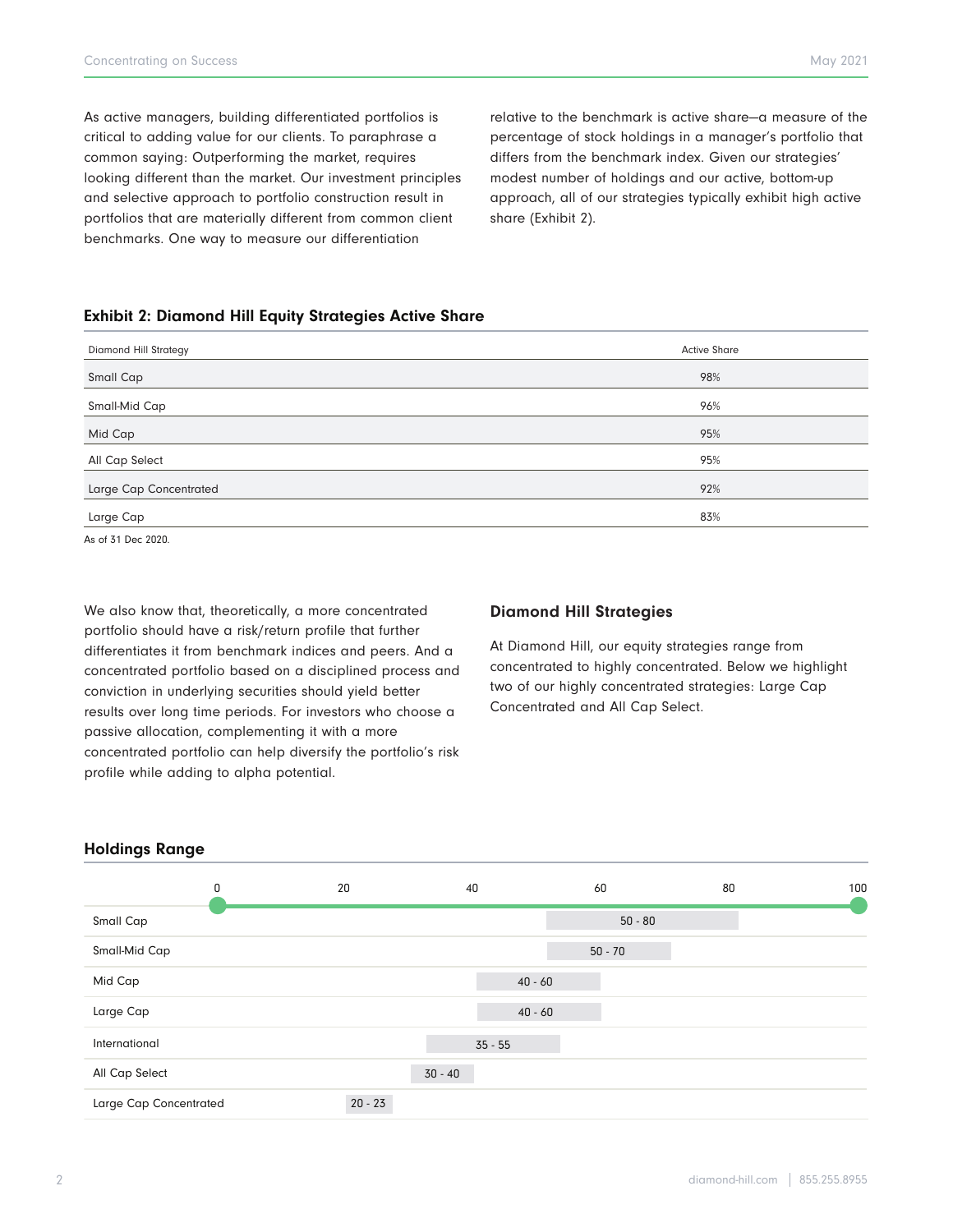#### Large Cap Concentrated

One area that investors might favor a more highly concentrated approach is in large cap equities. For the past two decades, investors have flooded the ETF market with capital, seeking low-cost options to capture market returns. While investing in ETFs that mimic large cap indices, such as the Russell 1000 Index, might deliver market-like returns, they can also end up overexposed to industries based solely on momentum (and a large runup in ETF assets) rather than an active decision to diversify assets. Further, ETF providers are not performing due diligence on management teams, assessing balance sheet quality, or estimating the long-term cash generation capabilities of index constituents.

Actively managed portfolios can provide a welcome complement to passive products in the large-cap asset class, especially if those portfolios are differentiated from the passive benchmark (high active share). On average, more concentrated portfolios tend to exhibit higher active share (Exhibit 3). Even among active managers, concentration has the potential to provide some unique exposure or diversification. Additionally, more concentrated large-cap equity portfolios have tended to deliver better results over time, as shown in Exhibit 4.



## Exhibit 3: Active Share for Large Cap Equity

Source: eVestment. As of 31 Dec 2020.

# Exhibit 4: Concentrated Large Cap Bests Those with Higher Holdings Counts



Source: eVestment. As of 31 Dec 2020. Rolling 5-year annualized returns for portfolios with 25 or less, 26-50 and 50+ holdings in the eVestment US Large Cap Equity universe.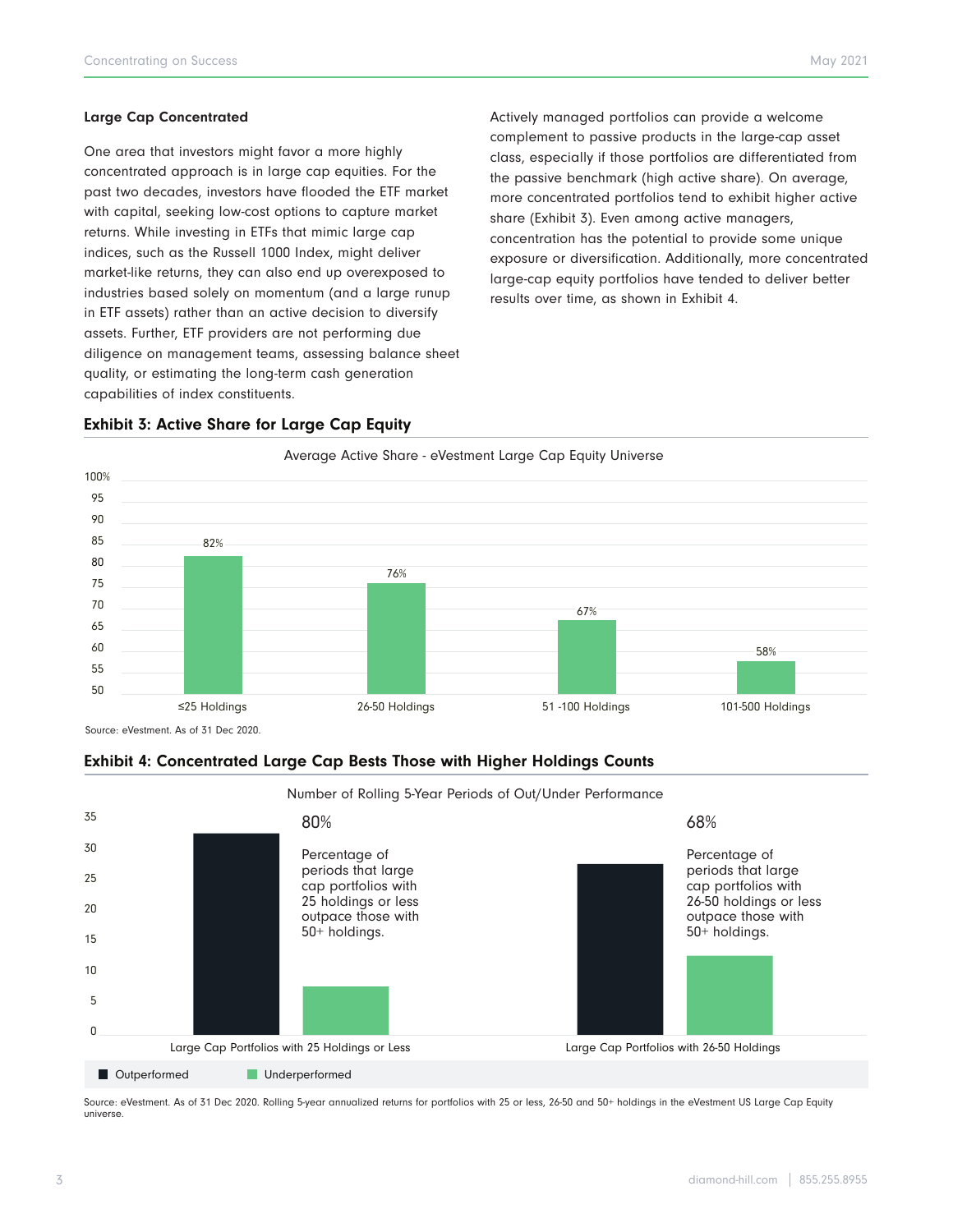The Diamond Hill Large Cap Concentrated Strategy focuses its assets in approximately 20 businesses that are higher quality, have the potential to grow their intrinsic value, and trade at an attractive valuation. Our bottom-up, benchmark agnostic approach to stock selection leads to

differentiated sector and industry exposure driven by conviction, not market momentum. And it provides the higher-alpha potential that comes with a more concentrated portfolio.





Source: FactSet. As of 31 Mar 2021.

#### All Cap Select

All capitalization portfolios can provide a solution for investors interested in investing in the most attractive market opportunities without the constraint of adhering to a size range.

Investors can benefit from active all cap strategies because managers can be nimble and move where the opportunities are. Over time, the performance of large cap stocks relative to small caps can ebb and flow, creating

investment opportunities along the way. In fact, large and small have traded leadership over the past 20 years resulting in roughly the same number of outperforming periods (Exhibit 6). While size leadership can go on multi-year runs, e.g., small from 2001-2004 and large from 2017-2020, investors tend to see a reversion to the mean over the long term. The ability to capitalize on opportunities across the size spectrum is one of the attractive attributes of actively managed all cap portfolios.



Exhibit 6: Calendar Year Returns of the Russell 1000 vs Russell 2000 Indices